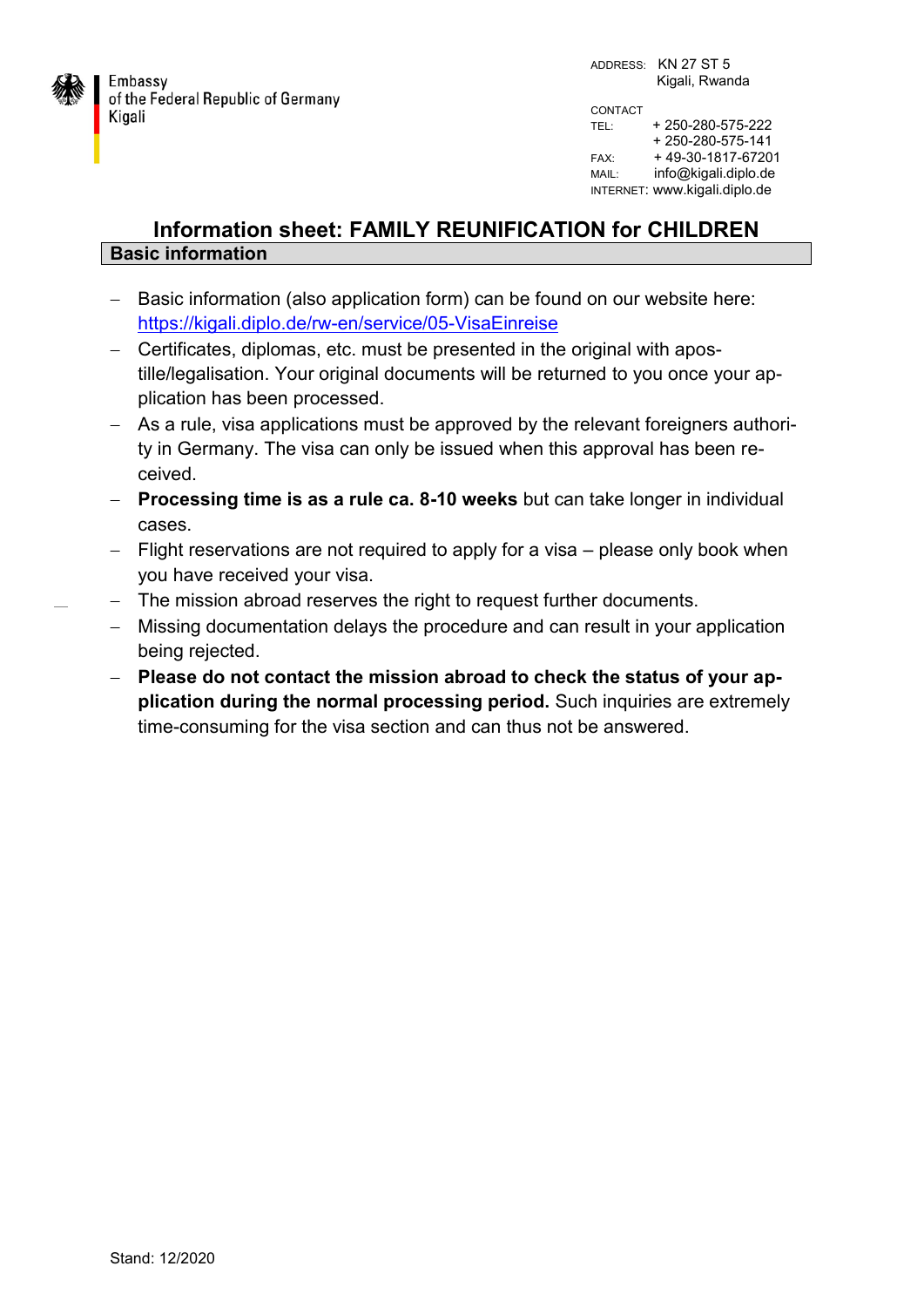## **Visa application checklist**

| pointment. Please provide the documents in two identical piles in the following order:<br><b>Missing</b><br>Two (2) fully completed and signed application forms for "national visa"<br>Signature of both parents is needed<br>Where applicable, two (2) declarations fully completed and signed regard-<br>ing contact details and power of attorney<br>Two (2) copies of the passport of both parents<br>Two (2) copies of the residence permit if spouse is not a German national<br>Two (2) recent biometric passport photos (see specimen photos)<br>Valid passport (personally signed, valid for at least 6 months and with at<br>least two (2) completely empty pages)<br>Two (2) uncertified copies of the data page of your valid passport<br>Original legalized birth certificate and two (2) copies ("acte de naissance &<br>jugement suppletif" when birth before 2016) (please note: "attestation de |
|-------------------------------------------------------------------------------------------------------------------------------------------------------------------------------------------------------------------------------------------------------------------------------------------------------------------------------------------------------------------------------------------------------------------------------------------------------------------------------------------------------------------------------------------------------------------------------------------------------------------------------------------------------------------------------------------------------------------------------------------------------------------------------------------------------------------------------------------------------------------------------------------------------------------|
|                                                                                                                                                                                                                                                                                                                                                                                                                                                                                                                                                                                                                                                                                                                                                                                                                                                                                                                   |
|                                                                                                                                                                                                                                                                                                                                                                                                                                                                                                                                                                                                                                                                                                                                                                                                                                                                                                                   |
|                                                                                                                                                                                                                                                                                                                                                                                                                                                                                                                                                                                                                                                                                                                                                                                                                                                                                                                   |
|                                                                                                                                                                                                                                                                                                                                                                                                                                                                                                                                                                                                                                                                                                                                                                                                                                                                                                                   |
|                                                                                                                                                                                                                                                                                                                                                                                                                                                                                                                                                                                                                                                                                                                                                                                                                                                                                                                   |
|                                                                                                                                                                                                                                                                                                                                                                                                                                                                                                                                                                                                                                                                                                                                                                                                                                                                                                                   |
|                                                                                                                                                                                                                                                                                                                                                                                                                                                                                                                                                                                                                                                                                                                                                                                                                                                                                                                   |
|                                                                                                                                                                                                                                                                                                                                                                                                                                                                                                                                                                                                                                                                                                                                                                                                                                                                                                                   |
|                                                                                                                                                                                                                                                                                                                                                                                                                                                                                                                                                                                                                                                                                                                                                                                                                                                                                                                   |
|                                                                                                                                                                                                                                                                                                                                                                                                                                                                                                                                                                                                                                                                                                                                                                                                                                                                                                                   |
|                                                                                                                                                                                                                                                                                                                                                                                                                                                                                                                                                                                                                                                                                                                                                                                                                                                                                                                   |
|                                                                                                                                                                                                                                                                                                                                                                                                                                                                                                                                                                                                                                                                                                                                                                                                                                                                                                                   |
|                                                                                                                                                                                                                                                                                                                                                                                                                                                                                                                                                                                                                                                                                                                                                                                                                                                                                                                   |
|                                                                                                                                                                                                                                                                                                                                                                                                                                                                                                                                                                                                                                                                                                                                                                                                                                                                                                                   |
| naissance" is not accepted)                                                                                                                                                                                                                                                                                                                                                                                                                                                                                                                                                                                                                                                                                                                                                                                                                                                                                       |
| if applicable: Original legalized original marriage certificate ("acte de ma-                                                                                                                                                                                                                                                                                                                                                                                                                                                                                                                                                                                                                                                                                                                                                                                                                                     |
| riage") of the parents and two (2) copies                                                                                                                                                                                                                                                                                                                                                                                                                                                                                                                                                                                                                                                                                                                                                                                                                                                                         |
| If applicable: legalized proof of change of custody (e.g. court order, docu-                                                                                                                                                                                                                                                                                                                                                                                                                                                                                                                                                                                                                                                                                                                                                                                                                                      |
| ments about adoption, death certificate of parent)                                                                                                                                                                                                                                                                                                                                                                                                                                                                                                                                                                                                                                                                                                                                                                                                                                                                |
| Confirmation letter by the mother/father explaining the situation and contain-                                                                                                                                                                                                                                                                                                                                                                                                                                                                                                                                                                                                                                                                                                                                                                                                                                    |
| ing the address where the applicant will stay together in Germany and copy                                                                                                                                                                                                                                                                                                                                                                                                                                                                                                                                                                                                                                                                                                                                                                                                                                        |
| If applicable: Legalized acknowledgement of paternity and two (2) copies                                                                                                                                                                                                                                                                                                                                                                                                                                                                                                                                                                                                                                                                                                                                                                                                                                          |
| If one parent stays in Rwanda: authorization for resettlement of child and                                                                                                                                                                                                                                                                                                                                                                                                                                                                                                                                                                                                                                                                                                                                                                                                                                        |
| two $(2)$ copies                                                                                                                                                                                                                                                                                                                                                                                                                                                                                                                                                                                                                                                                                                                                                                                                                                                                                                  |
| If the applicant is 16 years or older: Original proof of German language                                                                                                                                                                                                                                                                                                                                                                                                                                                                                                                                                                                                                                                                                                                                                                                                                                          |
| skills: (equivalent A1 level of Goethe Institute). and two (2) copies                                                                                                                                                                                                                                                                                                                                                                                                                                                                                                                                                                                                                                                                                                                                                                                                                                             |
| Proof of adequate health insurance cover (medical and travel insurance)                                                                                                                                                                                                                                                                                                                                                                                                                                                                                                                                                                                                                                                                                                                                                                                                                                           |
| and two (2) copies                                                                                                                                                                                                                                                                                                                                                                                                                                                                                                                                                                                                                                                                                                                                                                                                                                                                                                |
| If the parent in Germany is not German national, EU citizen:                                                                                                                                                                                                                                                                                                                                                                                                                                                                                                                                                                                                                                                                                                                                                                                                                                                      |
| Tenancy contract, two (2) copies                                                                                                                                                                                                                                                                                                                                                                                                                                                                                                                                                                                                                                                                                                                                                                                                                                                                                  |
| Proof of financial means: two (2) copies                                                                                                                                                                                                                                                                                                                                                                                                                                                                                                                                                                                                                                                                                                                                                                                                                                                                          |
| work contract,                                                                                                                                                                                                                                                                                                                                                                                                                                                                                                                                                                                                                                                                                                                                                                                                                                                                                                    |
| pay-slips of at least the last 3 months                                                                                                                                                                                                                                                                                                                                                                                                                                                                                                                                                                                                                                                                                                                                                                                                                                                                           |
| and bank statements of at least the last 3 months                                                                                                                                                                                                                                                                                                                                                                                                                                                                                                                                                                                                                                                                                                                                                                                                                                                                 |
| Applicant of a nationality other than Rwandan                                                                                                                                                                                                                                                                                                                                                                                                                                                                                                                                                                                                                                                                                                                                                                                                                                                                     |
| Proof of habitual abode by "residence permit/visa"                                                                                                                                                                                                                                                                                                                                                                                                                                                                                                                                                                                                                                                                                                                                                                                                                                                                |
| Fee                                                                                                                                                                                                                                                                                                                                                                                                                                                                                                                                                                                                                                                                                                                                                                                                                                                                                                               |